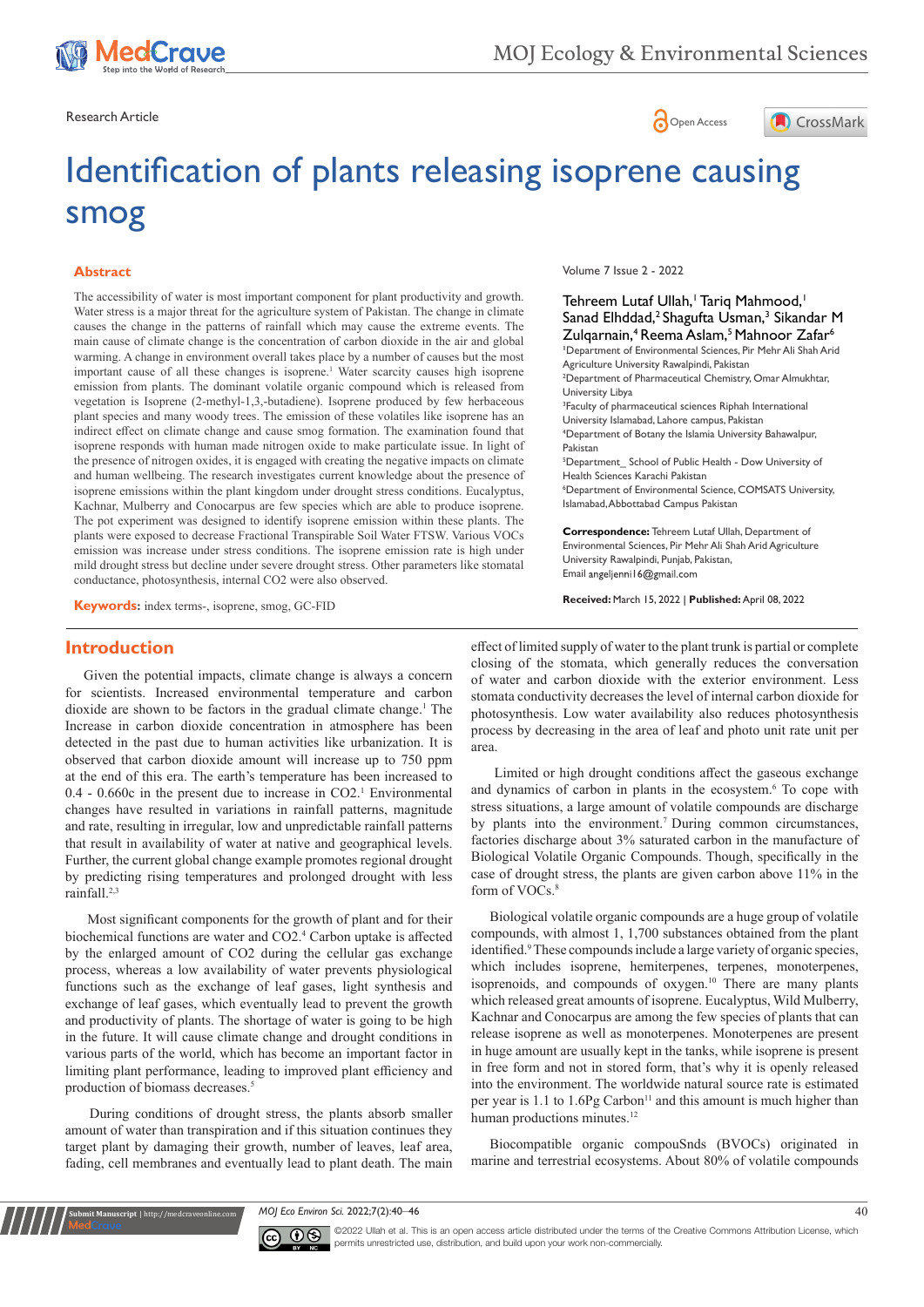are spread by trees and plants, in which the most important species are monoterpenes and isoprene. Deep farming programs started in 1979 to improve plants in India in 2005. In these programs different plant species were grown in different areas including rural and urban. The extensive cultivation of plant types offers much welfare, such as improving the quality of air, lower air temperatures, increasing soil fertility and isolating carbon dioxide. Still, several plant species have been emitting extremely volatile isoprene amount.<sup>13</sup>

Isoprene produces and disperses many types of wood and is one of the main reactors of tropospheric chemistry in continental regions.14 Isoprene excretion cannot be detected in the dark, but starts faster when illuminated and causes fully stimulated genomic tissue interaction within 25 minutes.<sup>15</sup> All environmental dynamics (light, temperature, water stress, etc.) and the organism genetic structure have been studied. In dense vegetation areas, these volatile organic compounds direct the oxidizing atmosphere capacity which produces smog<sup>16</sup> and secondary organic aerosols.

There are many plants which released great amounts of isoprene. Eucalyptus, Wild Mulberry, Kachnar and Conocarpus are among the few species of plants that can release isoprene as well as monoterpenes. Monoterpenes are present in huge amount are usually kept in the tanks, while isoprene is present in free form and not in stored form, that's why it is openly released into the environment. Many people living in the semi-hilly areas of Pakistan, including Islamabad, are familiar with "Kachnar". It is from Pakistan and grows in large quantities in tropical mountainous areas. Kachnar (Bauhinia Variegate) can withstand very stressful situations. Therefore, minimal isoprene is emitted.

 Eucalyptus also known as Blue Gum was brought to Pakistan from Australia a hundred years ago. This is an evergreen aromatic tree. Nowadays, it is widely cultivated in many areas of Punjab including Mansehra etc. The negative effects have recently been recognized in Pakistan. Eucalyptus spp. isoprene is one of the top plants that discharge isoprene. These plants usually grow along the coast and deal with the usual salt stress. Photosynthesis is inhibited under water pressure and dehydration, and transport traffic to carbon dioxide is gradually reduced.17 When performance of photosynthesis restored, then a wave of isoprene emission occurs.

 Wild Mulberry (Morus Alba), a faster growing plant, is known as wild mulberry. Mulberry tree is grown in some parts of Pakistan. However, it does have some negative effects on the ecosystem. Like Eucalyptus in stressful situations, it emits isoprene. Severe drought effect carbon dynamics and plant gas exchange.<sup>6,18</sup> Under dehydration conditions, mulberry release a large amount of VOC in the atmosphere.7 However, the plant gives above 11% of the same carbon in the usage of volatile compounds, especially in case of water stress.<sup>8</sup>

 The objective of this research was to identify and compare the isoprene emission rate in the Eucalyptus, Wild Mulberry, kachnar and Conocarpus under water stress conditions.

## **Materials and methods**

This experimental study was directed to evaluate the emission of isoprene from different plants species (Eucalyptus, Wild Mulberry, Conocarpus, Kachnar). Six replications of each plant were taken. The isoprene emission was monitored under drought stress.

#### **Plant selection**

Plant species Eucalyptus, Conocarpous, Mulberry and Kachnar were selected for this experimental study because of their local

availability and wide abundance. The selected plants were obtained from local nurseries. Six plants from each specie have been selected for this study.

The plants of uniform height and several growth stages of leaves (12-15) were selected and then shifted them into ceramic pots (18.0cm diameter and 15.3cm deep). Pots were contained the fertile garden soil mixes with organic manure in the ecological garden.

## **Physiological analysis of plants**

Effect of drought stress and gas exchange measurements were done to evaluate the physiological response of the plants Eucalyptus, Kachnar, Wild Mulberry and Conocarpus. Measurements of these plants were carried out on the daily basis.

#### **Isoprene Sample Collection and analysis**

Sample of Isoprene were taken from fresh fully expanded and mature leaves of all plants (Eucalyptus, Conocarpus, Wild Mulberry, Kachnar). Isoprene collection was performed three times in pot experiments (1. Full irrigated condition, 2. Under Mild stress condition when there was decrease in stomatal conductance 3. Under Severe stress when stomatal conductance reached zero). Two different experiments were performed.

#### **Experiment (1)**

The first experiment was carried out at the beginning of autumn. In this experiment all the plants (Eucalyptus, Conocarpus, Wild Mulberry, Kachnar) were well watered and a maximum amount of water was endorsed for drainage overnight. Initial and final pot weight was measured on a digital balance. Twelve plants were under waterstress and withholding water, while other 12 plants were fully irrigated up to the capacity of pot capacity which represented as control plants. Each plant was then enclosed in a plastic bag and slightly tightened with gardening wire (Figure 3.5). The sample was taken by using air tight syringe. These samples were collected in vials and mixed with methanol. Samples were collected for 1 h and 30 min. And they were analyzed by using GC-FID.

## **Experiment (2)**

The experiment was carried out at the start of winter. For this experiment, the isoprene concentration was measured and expressed on the basis of leaf area. A leaf meter was used to measure a leaf area. The reagents are given below for this experiment:

- a. Liquid nitrogen
- b. Solid CaCl2.2H2O
- c. 100Mm EDTA (ethylenediaminetetraacetic acid)
- d. 15 mL volume glass vials and caps
- e. 10 mL headspace screw cap vials and 10mm magnetic caps with silicon

After measuring the area, the 4-5 leaves per plant were separately dried in oven at 500oC and then with the addition of nitrogen they were ground to powder and consequently transferred into simple vials (15mL). Then we put the vials in water bath and incubate for 10 min at 370C. Add 1.1 g solid calcium chloride (CaCl2) and 0.5 ml EDTA (100mM, pH 7.5). Then close the vial and check vigorously. Now shake for 5 min in shaker incubator to facilitate CaCl2. Once this is done, transfer 900 $\mu$ l of the homogenize mixture to the bottom of 10 headspace vials. Now the sample is stable for up to 12 hours.

**Citation:** Ullah TL, Mahmood T, Elhddad S, et al. Identification of plants releasing isoprene causing smog. *MOJ Eco Environ Sci.* 2022;7(2):40‒46. DOI: [10.15406/mojes.2022.07.00245](https://doi.org/10.15406/mojes.2022.07.00245)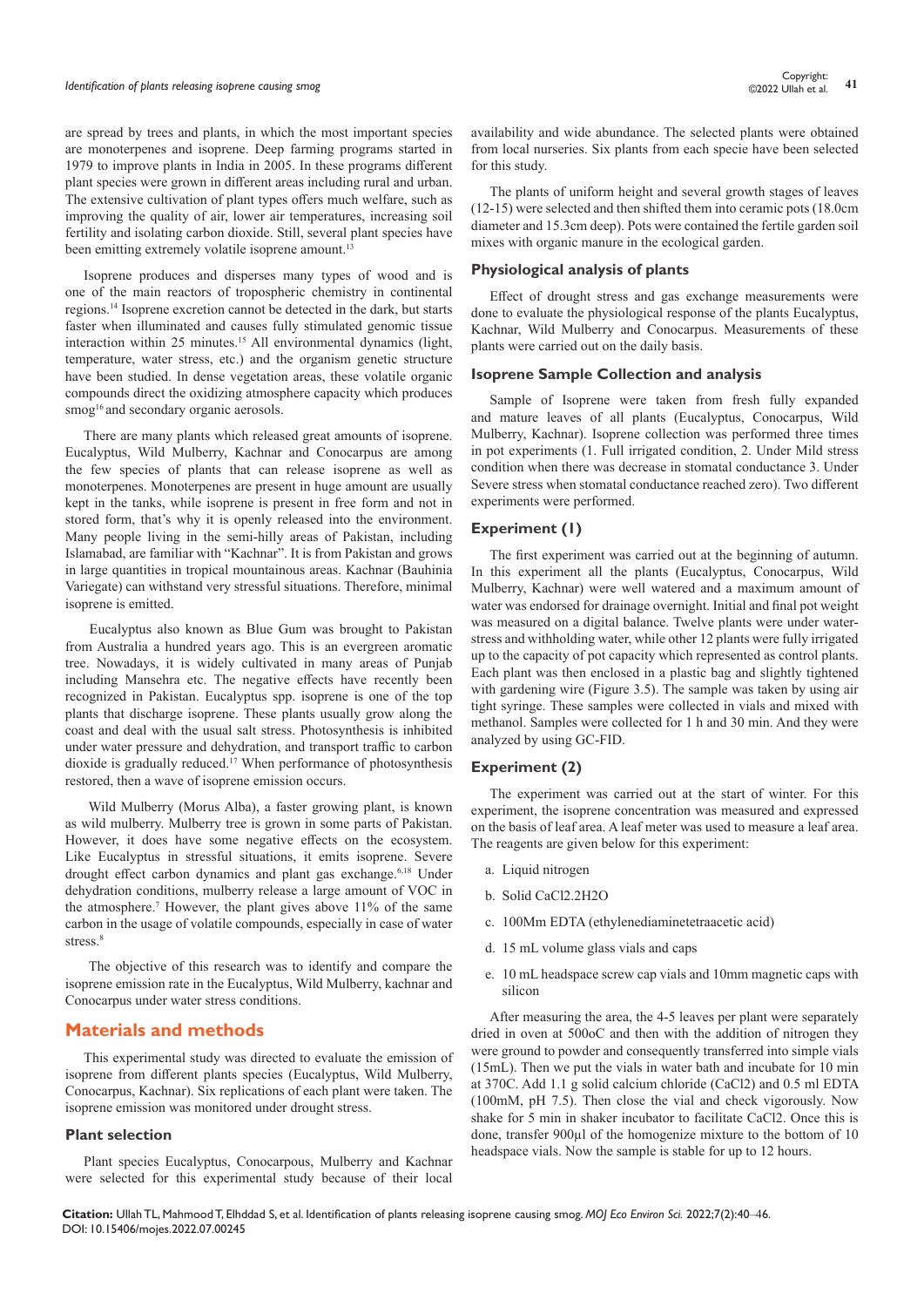#### **Isoprene analysis**

The vials were analyzed by using GC-FID. The GC has been prepared by a split less injector and a HP-5MS capillary column (30m in length, 200m i.d. and 0.4m film thickness) and coupled with a mass selective detector. The oven temperature of column has been kept at 30ºC for the first 1 min, after that the temperature was increased to 60ºC to 150ºC in the next min and finally it was sustained at 250ºC for 7 min. A carrier gas He (Helium) was used for this purpose. Standards of gas at a concentration of 1 mg α- Pinene and Lamonene at a concentration of 100ppb were being used for the calibration of GC system. Then the isoprene concentration was estimated by direct comparison with the gaseous standards peak area. The identification of compound was seen by using the GC Chem Station software (Agilent). By analyzing the main fragments on spectra and parent ions, the retention time of GC peak was substantiated.

#### **Statistical analysis**

Statistical analysis (Univariate Analysis of Variance) was used for the analysis of all data set treatments. By using least significant differences (LSD) the mean values were calculated to determine the significant differences among all treatments.

## **Results**

The water stress is the main reason of decrease in leaf conductance and in the plant biochemical procedures which shows that isoprene emission is actually an inhibitory factor for plant physiological responses. Different physiological responses a stomatal conductance, rate of photosynthesis and transpiration, an internal carbon dioxide and chlorophyll content were observed in selected plants during this experiment.

## **Physiological analysis of plants**

The physiological responses of plants were analyzed under drought stress. The rate of photosynthesis, transpiration rate, stomatal conductance and internal carbon dioxide was similar at the middle of drought stress. A sharp decline was observed at severe stress condition.

#### **Isoprene emission**

Isoprene emission was identified under drought stress condition (Figures 1–4). Isoprene emission was identified at early, middle and final stage of drought stress period (FTSW 100%, FTSW 50% and FTSW<10%). With the increase in drought stress the isoprene emission is also increased. In this experiment the full irrigated plants released a small amount of isoprene as compared to stressed plants. Different plants showed different emission rates at different stress periods.



**Figure 1** Isoprene emission from leaves of Eucalyptus spp. under drought stress (n=3) ± SD. Three levels 100%, 50%, < 10 of Fractional of Transpirable Soil Water (FTSW) were made.



**Figure 2** Isoprene emission from Kachnar (*Bauhinia Variegate*) under drought stress  $(n=3) \pm SD$ .









 The plants released small number of isoprene in the beginning of drought stress period. In the middle of the drought stress a large number of isoprene emission rates were measured. But a slight decline at the end of this experiment when stress rate was on peak (FTSW<10) was observed. However, higher emission rate was observed in Eucalyptus spp. under drought stress period.

At FTSW 50% large number of isoprene emission was observed in all plants. At FTSW<10% the isoprene was still emitted in many stressed leaves of plants. A minor significant difference  $(P<0.05)$  was detected in all treatments. Other major and minor compounds were also identified during this experiment i.e. Limonen and α-pinene increased with decreasing FTSW.

## **Discussion**

Water is an important factor which takes part in biochemical procedures and therefore it is necessary for growth of plant. The water stress effects the plant development and growth and brings normal plant into stress. Under drought conditions the physiological changes

**Citation:** Ullah TL, Mahmood T, Elhddad S, et al. Identification of plants releasing isoprene causing smog. *MOJ Eco Environ Sci.* 2022;7(2):40‒46. DOI: [10.15406/mojes.2022.07.00245](https://doi.org/10.15406/mojes.2022.07.00245)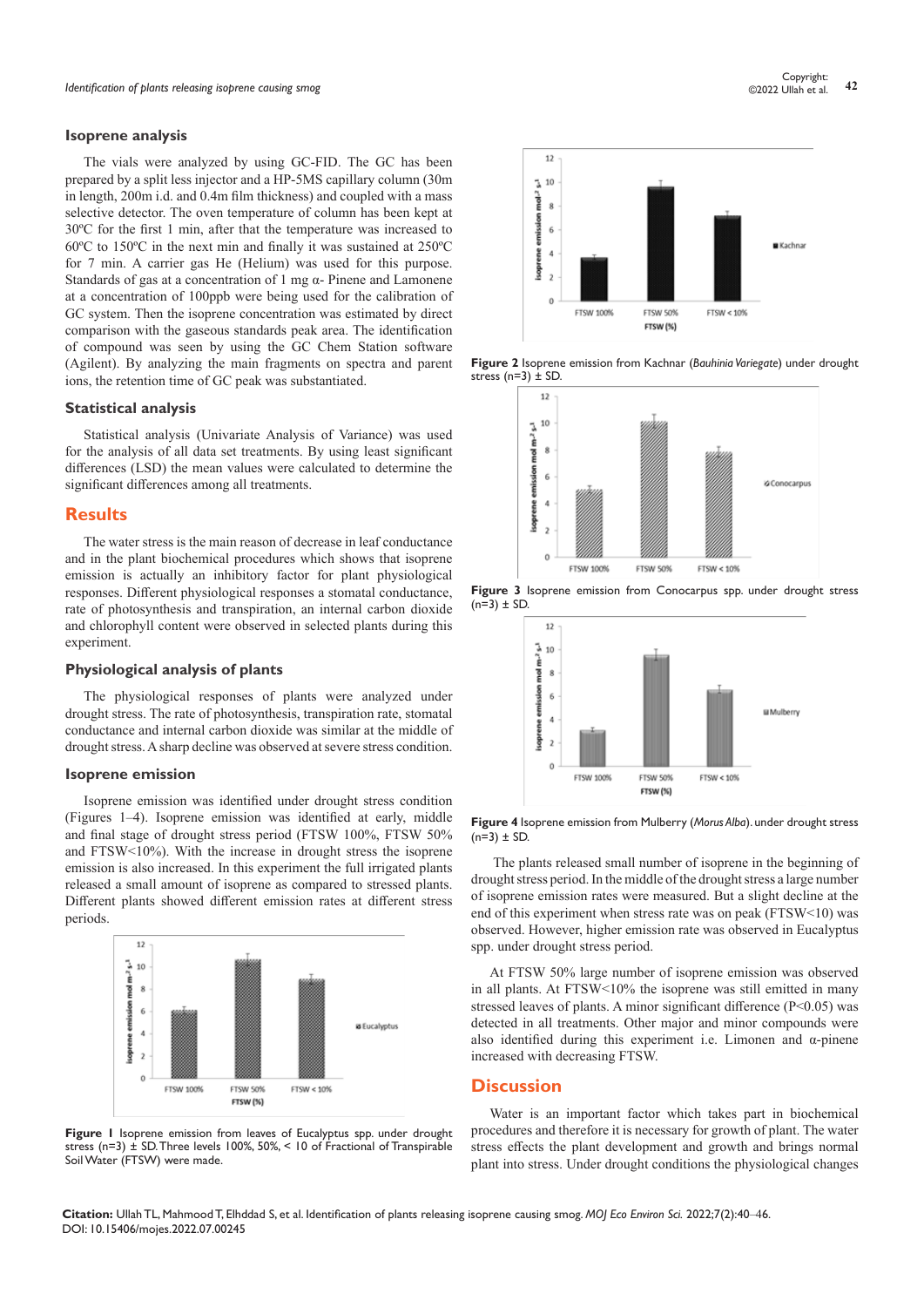## *Identification of plants releasing isoprene causing smog* and the state of plants releasing isoprene causing smog<br><sup>43</sup> *Identification of plants releasing isoprene causing smog*

have been identified in plants. We found that plants produce secondary volatile compounds under drought stress.

 Under drought stress conditions, the plant physiological responses were identified. Plants were observed for their responses to different stress conditions. We found that water scarcity causes a decline in leaf stomatal conductance, photosynthesis, water use efficiency and transpiration rate, which causes to low carbon assimilation and plant growth.

 Stomatal conductance is indicator of water scarcity and that's why as compared to other parameters it is quickly impacted by the water shortage.19 In our study the stomatal conductance was decreased due to increase in drought stress. The stomatal conductance rate of Eucalyptus and Kachnar was high as compared to other two plants.

 Photosynthesis is important for plant yield. Photosynthesis is inhibited under drought stress.20 Its rate can be affected by the biochemical limitations. Under water stress conditions the photosynthesis rate is inhibited by closing of stomata. However, due to closing of stomata the reduction takes place in internal CO2 which decreases the carbon assimilation rate.<sup>21</sup> In this study the photosynthesis reduction takes place in all plants due to drought stress. But the photosynthesis rate was high and stable in all controlled plants. So, the past study showed that the closing of stomata does not limit the photosynthesis rate under stress condition.

 The study also indicated that the rate of transpiration reduced due to decrease in stomatal conductance under drought stress. The Conocarpus and Mulberry showed a high transpiration rate over other plants. The transpiration is also affected by the regulation in stomatal conductance under water stress.<sup>22</sup> The closing of stomata decrease the transpiration rate but increase the water use efficiency.

 The reduction in chlorophyll content in plants has been observed under drought stress. The chlorophyll content of Kachnar and Conocarpus decreased slowly relative to other plants for the first 12 days.

 Under drought situations, large amount of assimilated carbon is released in the form of BVOCs by plants.<sup>9</sup> A major emitting group which is the sum of volatile emission is isoprenoid (a major emittors in plants). Isoprene acts as a defensive compound of plant against high stress situation.7 Earlier studies of biogenic volatile compounds revealed that the effect of drought stress on isoprene emission is directly proportional to the stress intensity.23 The minor rates of drought stress do not stimulate the monoterpene and isoprene emissions.

 In our experimental studies, the isoprene emission rate was too low to identify in our first pot experiment during drought condition, whereas in our second pot experiment isoprene emission rate become high at middle of an experiment and uncoupled from photosynthesis. Isoprene emission rate continued to increase even when the photosynthesis rate declined. Probably in the case of un-coupling a huge amount of carbon from alternative sources subsidized in maintaining the high emission rate of isoprene as a rate of photosynthesis declined. Relation among high rate of isoprene emission and a declined in photosynthesis rate showed that the isoprene emission is less delicate to water shortage as related to photosynthesis and stomatal conductance, is unaffected during water scarcity and therefore, it becomes disengaged from rate of photosynthesis during drought stress. In the experiment, the production rate of isoprene constantly increased during drought stressed situation as a very low quantity of energy require for a leaf ontogeny and production of isoprene. Mature leaves released large amount of isoprene. This increase in the emission rate of isoprene during drought stress conditions can be recognized as the increased in

transport of electron - net assimilation rate which increased availability by decreasing the methylerythritol phosphate (MEP) corridor in other sinks of non- photosynthetic carbon reduction.

Emission rate of Isoprene declined and lastly stopped during persist high drought situations.24 The emission rate of isoprene was reserved and decreased under severe water stress condition, which possibly cause a photochemistry failure in plants. The failure would be happened only during prolonged drought stress conditions over the endpoint of FTSW, at this point stomata become totally closed for the prevention of plant dehydration.25,26–103

## **Conclusion**

In the present study we concluded that in the first pot experiment (branch enclosure method) for isoprene measurement, only a small concentration of isoprene was observed that was non-significant in all treatments. In second experiment the isoprene emission was high in drought stressed plants as related to control plants, but the other VOCs compounds did not affect significantly. High isoprene emission was observed at middle of the stress and later showed decrease at the end (FTSW<10%) of experiment. The stress and later showed decrease at the end (FTSW<10%) of experiment.

## **Acknowledgments**

None.

## **Funding**

None.

## **Conflicts of interest**

Authors declare that there is no conflict of interest.

## **References**

- 1. [Solomon S, Qin D, Manning M, et al. Climate change 2007–the physical](https://www.ipcc.ch/report/ar4/wg1/)  science basis: *[Working group I contribution to the fourth assessment](https://www.ipcc.ch/report/ar4/wg1/)  report of the IPCC* [\(Vol. 4\). Cambridge University Press; 2007.](https://www.ipcc.ch/report/ar4/wg1/)
- 2. Jentsch A, Kreyling J, Beierkuhnlein C. A new generation of climate[change experiments: events, not trends.](https://esajournals.onlinelibrary.wiley.com/doi/10.1890/1540-9295%282007%295%5B365%3AANGOCE%5D2.0.CO%3B2) *Frontiers in Ecology and the Environment.* [2007;5\(7\):365–374.](https://esajournals.onlinelibrary.wiley.com/doi/10.1890/1540-9295%282007%295%5B365%3AANGOCE%5D2.0.CO%3B2)
- 3. Iqbal J, Ronggui H, Lijun D, et al. Differences in soil  $CO_2$  flux between [different land use types in mid–subtropical China.](https://www.sciencedirect.com/science/article/abs/pii/S003807170800165X) *Soil Biology and Biochemistry*[. 2008;40\(9\):2324–2333.](https://www.sciencedirect.com/science/article/abs/pii/S003807170800165X)
- 4. [Centritto M, Lauteri M, Monteverdi MC, et al. Leaf gas exchange,](https://academic.oup.com/jxb/article/60/8/2325/2114292)  [carbon isotope discrimination, and grain yield in contrasting rice](https://academic.oup.com/jxb/article/60/8/2325/2114292)  [genotypes subjected to water deficits during the reproductive stage.](https://academic.oup.com/jxb/article/60/8/2325/2114292)  *[Journal of Experimental Botany](https://academic.oup.com/jxb/article/60/8/2325/2114292)*. 2009;60(8):2325–2339.
- 5. [Brauman KA, Siebert S, Foley JA. Improvements in crop water](https://iopscience.iop.org/article/10.1088/1748-9326/8/2/024030)  [productivity increase water sustainability and food security—a global](https://iopscience.iop.org/article/10.1088/1748-9326/8/2/024030)  analysis. *[Environmental Research Letters.](https://iopscience.iop.org/article/10.1088/1748-9326/8/2/024030)* 2013;8(2):024030.
- 6. [Weltzin JF, Loik ME, Schwinning S, et al. Assessing the response of](https://academic.oup.com/bioscience/article/53/10/941/254914)  [terrestrial ecosystems to potential changes in precipitation.](https://academic.oup.com/bioscience/article/53/10/941/254914) *Bioscience*. [2003;53\(10\):941–952.](https://academic.oup.com/bioscience/article/53/10/941/254914)
- 7. [Peñuelas J, Llusià J. BVOCs: plant defense against climate warming?](https://pubmed.ncbi.nlm.nih.gov/12663219/)  *[Trends in Plant Science](https://pubmed.ncbi.nlm.nih.gov/12663219/)*. 2003;8(3):105–109.
- 8. [Šimpraga M, Verbeeck H, Demarcke M, et al. Comparing monoterpenoid](https://ui.adsabs.harvard.edu/abs/2011AtmEn..45.2922S/abstract)  [emissions and net photosynthesis of beech \(Fagus Sylvatica L.\)](https://ui.adsabs.harvard.edu/abs/2011AtmEn..45.2922S/abstract)  [in controlled and natural conditions.](https://ui.adsabs.harvard.edu/abs/2011AtmEn..45.2922S/abstract) *Atmospheric Environment*. [2011;45\(17\):2922–2928.](https://ui.adsabs.harvard.edu/abs/2011AtmEn..45.2922S/abstract)
- 9. [Loreto F, Schnitzler JP. Abiotic stresses and induced BVOCs.](https://www.sciencedirect.com/science/article/abs/pii/S1360138509003203) *Trends in Plant Science*[. 2010;15\(3\):154–166.](https://www.sciencedirect.com/science/article/abs/pii/S1360138509003203)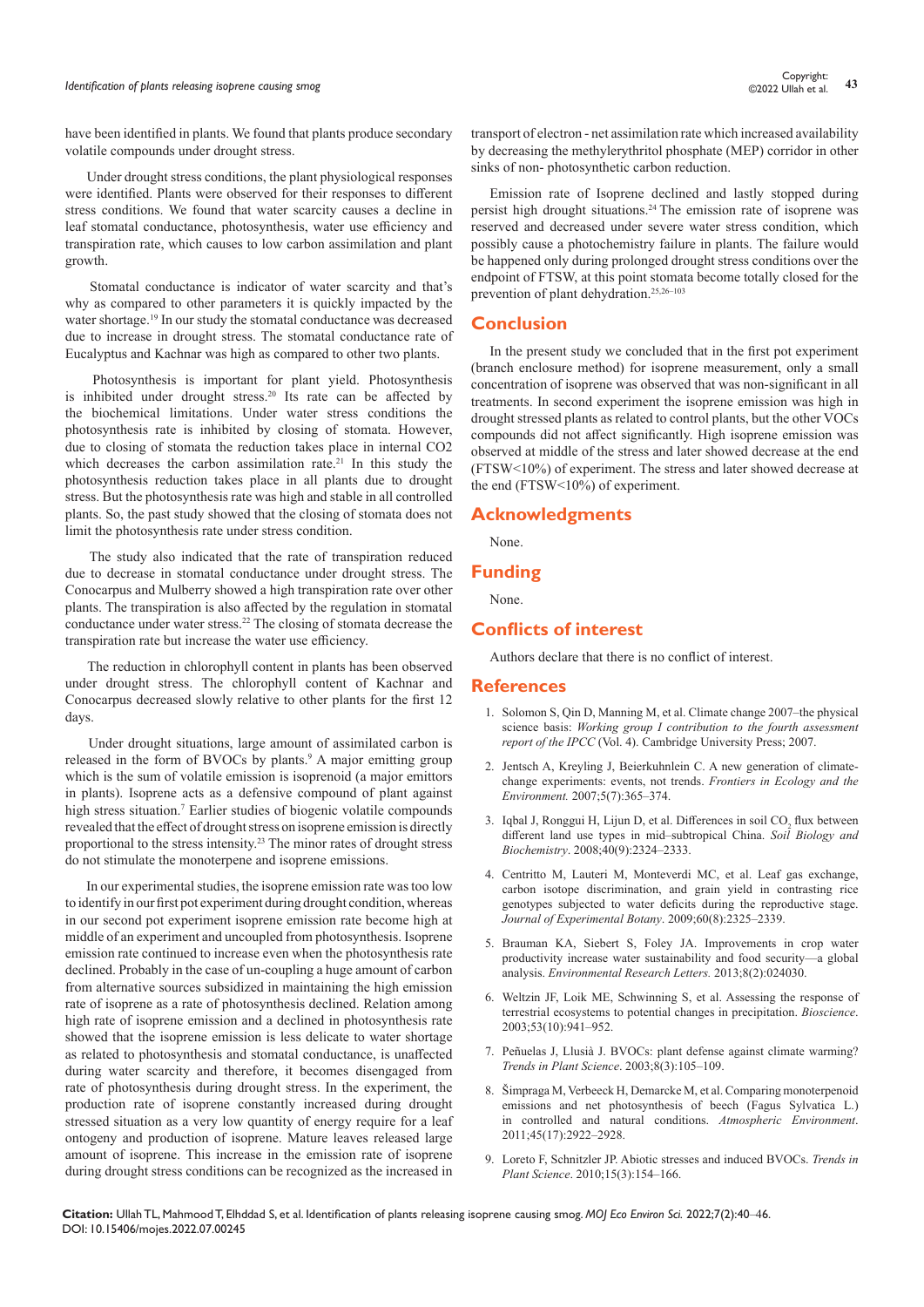- 10. [Zemankova K, Brechler J. Emissions of biogenic VOC from](https://pubmed.ncbi.nlm.nih.gov/19773106/)  [forest ecosystems in central Europe: Estimation and comparison](https://pubmed.ncbi.nlm.nih.gov/19773106/)  [with anthropogenic emission inventory.](https://pubmed.ncbi.nlm.nih.gov/19773106/) *Environmental Pollution*. [2010;158\(2\):462–469.](https://pubmed.ncbi.nlm.nih.gov/19773106/)
- 11. [Kreuzwieser J, Rennenberg H, Steinbrecher R. Impact of short–term](https://hero.epa.gov/hero/index.cfm/reference/details/reference_id/3386626)  and long-term elevated  $CO_2$  on emission of carbonyls from adult [Quercus petraea and Carpinus betulus trees.](https://hero.epa.gov/hero/index.cfm/reference/details/reference_id/3386626) *Environmental Pollution*. [2006;142\(2\):246–253.](https://hero.epa.gov/hero/index.cfm/reference/details/reference_id/3386626)
- 12. [Kesselmeier J, Staudt M. Biogenic volatile organic compounds](https://link.springer.com/article/10.1023/A:1006127516791)  [\(VOC\): an overview on emission, physiology and ecology.](https://link.springer.com/article/10.1023/A:1006127516791) *Journal of [Atmospheric Chemistry](https://link.springer.com/article/10.1023/A:1006127516791)*. 1999;33(1):23–88.
- 13. [Tingey DT, Manning M, Grothaus LC, et al. The influence of light](https://onlinelibrary.wiley.com/doi/10.1111/j.1399-3054.1979.tb03200.x)  [and temperature on isoprene emission rates from live oak.](https://onlinelibrary.wiley.com/doi/10.1111/j.1399-3054.1979.tb03200.x) *Physiologia Plantarum.* [1979;47\(2\):112–118.](https://onlinelibrary.wiley.com/doi/10.1111/j.1399-3054.1979.tb03200.x)
- 14. [Fehsenfeld F, Calvert J, Fall R, et al. Emissions of volatile organic](https://agupubs.onlinelibrary.wiley.com/doi/abs/10.1029/92GB02125)  [compounds from vegetation and the implications for atmospheric](https://agupubs.onlinelibrary.wiley.com/doi/abs/10.1029/92GB02125)  chemistry. *[Global Biogeochemical Cycles](https://agupubs.onlinelibrary.wiley.com/doi/abs/10.1029/92GB02125)*. 1992;6(4):389–430.
- 15. [Monson RK, Hills AJ, Zimmerman PR, et al. Studies of the relationship](https://onlinelibrary.wiley.com/doi/10.1111/j.1365-3040.1991.tb01522.x)  [between isoprene emission rate and CO2 or photon‐flux density using a](https://onlinelibrary.wiley.com/doi/10.1111/j.1365-3040.1991.tb01522.x)  [real‐time isoprene analyser.](https://onlinelibrary.wiley.com/doi/10.1111/j.1365-3040.1991.tb01522.x) *Plant, Cell & Environment*. 1991;14(5):517– [523.](https://onlinelibrary.wiley.com/doi/10.1111/j.1365-3040.1991.tb01522.x)
- 16. [Simpson D, Guenther A, Hewitt CN, et al. Biogenic emissions in Europe:](https://agupubs.onlinelibrary.wiley.com/doi/abs/10.1029/95JD02368)  1. Estimates and uncertainties. *[Journal of Geophysical Research:](https://agupubs.onlinelibrary.wiley.com/doi/abs/10.1029/95JD02368)  Atmospheres*[. 1995;100\(D11\):22875–22890.](https://agupubs.onlinelibrary.wiley.com/doi/abs/10.1029/95JD02368)
- 17. [Centritto M, Tognetti R, Leitgeb E, et al. Above ground processes:](https://link.springer.com/chapter/10.1007/978-90-481-9834-4_3?noAccess=true)  [anticipating climate change influences.](https://link.springer.com/chapter/10.1007/978-90-481-9834-4_3?noAccess=true) *IForest Management and the Water Cycle*[. Springer, Dordrecht; 2010:31–64.](https://link.springer.com/chapter/10.1007/978-90-481-9834-4_3?noAccess=true)
- 18. [Wilkinson S, Davies WJ. Drought, ozone, ABA and ethylene: new](https://pubmed.ncbi.nlm.nih.gov/19843256/)  [insights from cell to plant to community.](https://pubmed.ncbi.nlm.nih.gov/19843256/) *Plant, Cell & Environment*. [2010;33\(4\):510–525.](https://pubmed.ncbi.nlm.nih.gov/19843256/)
- 19. [Chartzoulakis K, Patakas A, Kofidis G, et al. Water stress affects leaf](https://www.sciencedirect.com/science/article/abs/pii/S030442380200016X)  [anatomy, gas exchange, water relations and growth of two avocado](https://www.sciencedirect.com/science/article/abs/pii/S030442380200016X)  cultivars. *[Scientia Horticulturae](https://www.sciencedirect.com/science/article/abs/pii/S030442380200016X)*. 2002;95(1–2):39–50.
- 20. [Misra AN, Biswal AK, Misra M. Physiological, biochemical and](http://forest.jharkhand.gov.in/fresearch/admin/file/research_384.pdf)  [molecular aspects of water stress responses in plants, and the bio–](http://forest.jharkhand.gov.in/fresearch/admin/file/research_384.pdf) technological applications. *[Proceedings–National Academy of Sciences](http://forest.jharkhand.gov.in/fresearch/admin/file/research_384.pdf)  India Section B*[. 2002;72\(2\):115–134.](http://forest.jharkhand.gov.in/fresearch/admin/file/research_384.pdf)
- 21. [Centritto M, Loreto F, Chartzoulakis K. The use of low \[CO2\] to](https://onlinelibrary.wiley.com/doi/10.1046/j.1365-3040.2003.00993.x)  [estimate diffusional and non‐diffusional limitations of photosynthetic](https://onlinelibrary.wiley.com/doi/10.1046/j.1365-3040.2003.00993.x)  [capacity of salt‐stressed olive saplings.](https://onlinelibrary.wiley.com/doi/10.1046/j.1365-3040.2003.00993.x) *Plant, Cell & Environment*. [2003;26\(4\):585–594.](https://onlinelibrary.wiley.com/doi/10.1046/j.1365-3040.2003.00993.x)
- 22. [Wahbi S, Wakrim R, Aganchich B, et al. Effects of partial root zone](https://www.sciencedirect.com/science/article/abs/pii/S0167880904003068)  [drying \(PRD\) on adult olive tree \(Olea europaea\) in field conditions under](https://www.sciencedirect.com/science/article/abs/pii/S0167880904003068)  [arid climate: I. Physiological and agronomic responses.](https://www.sciencedirect.com/science/article/abs/pii/S0167880904003068) *Agriculture, [Ecosystems & Environment](https://www.sciencedirect.com/science/article/abs/pii/S0167880904003068)*. 2005;106(2–3):289–301.
- 23. [Niinemets Ü, Arneth A, Kuhn U, et al. The emission factor of volatile](https://bg.copernicus.org/articles/7/2203/2010/)  [isoprenoids: stress, acclimation, and developmental responses.](https://bg.copernicus.org/articles/7/2203/2010/)  *Biogeosciences*[. 2010;7\(7\):2203–2223.](https://bg.copernicus.org/articles/7/2203/2010/)
- 24. [Potosnak MJ, LeStourgeon L, Nunez O. Increasing leaf temperature](https://pubmed.ncbi.nlm.nih.gov/24614154/)  reduces the suppression of isoprene emission by elevated CO<sub>2</sub> concentration. *[Science of the Total Environment](https://pubmed.ncbi.nlm.nih.gov/24614154/)*. 2014;481:352–359.
- 25. [Brilli F, Barta C, Fortunati A, et al. Response of isoprene emission and](https://pubmed.ncbi.nlm.nih.gov/17407542/)  [carbon metabolism to drought in white poplar \(Populus Alba\) saplings.](https://pubmed.ncbi.nlm.nih.gov/17407542/)  *New Phytologist*[. 2007;175\(2\):244–254.](https://pubmed.ncbi.nlm.nih.gov/17407542/)
- 26. [Akıncı Ş, Lösel DM. Plant water–stress response mechanisms.](https://link.springer.com/chapter/10.1007/978-81-322-1620-9_8) *Water Stress.* [2012:15–42.](https://link.springer.com/chapter/10.1007/978-81-322-1620-9_8)
- 27. [Barathi P, Sundar D, Reddy AR. Changes in mulberry leaf metabolism in](https://link.springer.com/article/10.1023/A:1017974405676)  [response to water stress.](https://link.springer.com/article/10.1023/A:1017974405676) *Biologia Plantarum.* 2001;44(1):83–87.
- 28. [Barnabás B, Jäger K, Fehér A. The effect of drought and heat stress](https://pubmed.ncbi.nlm.nih.gov/17971069/)  [on reproductive processes in cereals.](https://pubmed.ncbi.nlm.nih.gov/17971069/) *Plant, Cell & Environment.*  [2008;31\(1\):11–38.](https://pubmed.ncbi.nlm.nih.gov/17971069/)
- 29. [Blanch JS, Penuelas J, Sardans J, et al. Drought, warming and](http://citeseerx.ist.psu.edu/viewdoc/download?doi=10.1.1.470.9326&rep=rep1&type=pdf)  [soil fertilization effects on leaf volatile terpene concentrations in](http://citeseerx.ist.psu.edu/viewdoc/download?doi=10.1.1.470.9326&rep=rep1&type=pdf)  [Pinus halepensis and Quercus ilex.](http://citeseerx.ist.psu.edu/viewdoc/download?doi=10.1.1.470.9326&rep=rep1&type=pdf) *Acta Physiologiae Plantarum.*  [2009;31\(1\):207.](http://citeseerx.ist.psu.edu/viewdoc/download?doi=10.1.1.470.9326&rep=rep1&type=pdf)
- 30. [Calfapietra C, Wiberley AE, Falbel TG, et al. Isoprene synthase](https://pubmed.ncbi.nlm.nih.gov/17407542/)  [expression and protein levels are reduced under elevated O3 but not](https://pubmed.ncbi.nlm.nih.gov/17407542/)  under elevated CO<sub>2</sub> (FACE) in field-grown aspen trees. *Plant, Cell & Environment*[. 2007;30\(5\):654–661.](https://pubmed.ncbi.nlm.nih.gov/17407542/)
- 31. [Campos H, Trejo C, Peña–Valdivia CB, et al. Stomatal and non–stomatal](https://pubag.nal.usda.gov/catalog/5328983)  [limitations of bell pepper \(Capsicum Annuum L.\) plants under water](https://pubag.nal.usda.gov/catalog/5328983)  [stress and rewatering: Delayed restoration of photosynthesis during](https://pubag.nal.usda.gov/catalog/5328983)  recovery. *[Environmental and Experimental Botany](https://pubag.nal.usda.gov/catalog/5328983)*. 2014;98:56–64.
- 32. [Carter WP. Development of ozone reactivity scales for volatile organic](https://www.tandfonline.com/doi/abs/10.1080/1073161X.1994.10467290)  compounds*. Air & waste.* [1994;44\(7\):881–899.](https://www.tandfonline.com/doi/abs/10.1080/1073161X.1994.10467290)
- 33. [Centritto M, Loreto F. Photosynthesis in a changing world:](https://agris.fao.org/agris-search/search.do?recordID=US201300993703)  [photosynthesis and abiotic stresses.](https://agris.fao.org/agris-search/search.do?recordID=US201300993703) *Agriculture, Ecosystems & Environment.* [2005;106:2–3.](https://agris.fao.org/agris-search/search.do?recordID=US201300993703)
- 34. [Chaves MM, Flexas J, Pinheiro C. Photosynthesis under drought and](https://academic.oup.com/aob/article/103/4/551/164096)  [salt stress: regulation mechanisms from whole plant to cell.](https://academic.oup.com/aob/article/103/4/551/164096) *Annals of Botany*[. 2009;103\(4\):551–560.](https://academic.oup.com/aob/article/103/4/551/164096)
- 35. [Chaves MM, Maroco JP, Pereira JS. Understanding plant responses](https://pubmed.ncbi.nlm.nih.gov/32689007/)  [to drought—from genes to the whole plant.](https://pubmed.ncbi.nlm.nih.gov/32689007/) *Functional Plant Biology*. [2003;30\(3\):239–264.](https://pubmed.ncbi.nlm.nih.gov/32689007/)
- 36. [Chen LIN, Dodd IC, Davies WJ, et al. Ethylene limits abscisic acid‐or](https://pubmed.ncbi.nlm.nih.gov/23488478/)  [soil drying‐induced stomatal closure in aged wheat leaves.](https://pubmed.ncbi.nlm.nih.gov/23488478/) *Plant, Cell & Environment*[. 2013;36\(10\):1850–1859.](https://pubmed.ncbi.nlm.nih.gov/23488478/)
- 37. [Chen L, Dodd IC, Theobald JC, et al. The rhizobacterium Variovorax](https://pubmed.ncbi.nlm.nih.gov/23404897/)  [paradoxes 5C–2, containing ACC deaminase, promotes growth and](https://pubmed.ncbi.nlm.nih.gov/23404897/)  [development of Arabidopsis Thaliana via an ethylene–dependent](https://pubmed.ncbi.nlm.nih.gov/23404897/)  pathway. *[Journal of Experimental Botany](https://pubmed.ncbi.nlm.nih.gov/23404897/)*. 2013;64(6):1565–1573.
- 38. [Cinege G, Louis S, Hänsch R, et al. Regulation of isoprene synthase](https://pubmed.ncbi.nlm.nih.gov/19067180/)  [promoter by environmental and internal factors.](https://pubmed.ncbi.nlm.nih.gov/19067180/) *Plant Molecular Biology*[. 2008;69\(5\):593–604.](https://pubmed.ncbi.nlm.nih.gov/19067180/)
- 39. [Dani KS, Jamie IM, Prentice IC, et al. Evolution of isoprene emission](https://pubmed.ncbi.nlm.nih.gov/24582468/)  capacity in plants. *[Trends in Plant Science](https://pubmed.ncbi.nlm.nih.gov/24582468/)*. 2014;19(7):439–446.
- 40. [Delfine S, Loreto F, Pinelli P, et al. Isoprenoids content and photosynthetic](https://www.infona.pl/resource/bwmeta1.element.elsevier-7fcfd90b-4141-314b-8d36-344f49d0ee0e)  [limitations in rosemary and spearmint plants under water stress.](https://www.infona.pl/resource/bwmeta1.element.elsevier-7fcfd90b-4141-314b-8d36-344f49d0ee0e)  *[Agriculture, Ecosystems & Environment](https://www.infona.pl/resource/bwmeta1.element.elsevier-7fcfd90b-4141-314b-8d36-344f49d0ee0e)*. 2005;106(2–3):243–252.
- 41. [Dicke M, Loreto F. Induced plant volatiles: from genes to climate](https://pubmed.ncbi.nlm.nih.gov/20137997/)  change. *[Trends in Plant Science.](https://pubmed.ncbi.nlm.nih.gov/20137997/)* 2010;15(3):115–117.
- 42. [Dodd IC, Whalley WR, Ober ES, et al. Genetic and management](https://pubmed.ncbi.nlm.nih.gov/21890835/)  [approaches to boost UK wheat yields by ameliorating water deficits.](https://pubmed.ncbi.nlm.nih.gov/21890835/)  *[Journal of Experimental Botany](https://pubmed.ncbi.nlm.nih.gov/21890835/)*. 2011;62(15):5241–5248.
- 43. [Dume B, Mosissa T, Nebiyu A. Effect of biochar on soil properties and](https://www.ajol.info/index.php/ajest/article/view/132823)  [lead \(Pb\) availability in a military camp in South West Ethiopia.](https://www.ajol.info/index.php/ajest/article/view/132823) *African [Journal of Environmental Science and Technology](https://www.ajol.info/index.php/ajest/article/view/132823)*. 2016;10(3):77–85.
- 44. [Ercisli S. A short review of the fruit germplasm resources of Turkey.](https://link.springer.com/article/10.1023/B:GRES.0000023458.60138.79)  *[Genetic Resources and Crop Evolution](https://link.springer.com/article/10.1023/B:GRES.0000023458.60138.79)*. 2004;51(4):419–435.
- 45. [Evans RC, Tingey DT, Gumpertz ML, et al. Estimates of isoprene](https://www.jstor.org/stable/2474826)  [and monoterpene emission rates in plants.](https://www.jstor.org/stable/2474826) *Botanical Gazette*. [1982;143\(3\):304–310.](https://www.jstor.org/stable/2474826)
- 46. [Fares S, Gentner DR, Park JH, et al. Biogenic emissions from Citrus](https://www.sciencedirect.com/science/article/abs/pii/S1352231011005838)  species in California. *[Atmospheric Environment](https://www.sciencedirect.com/science/article/abs/pii/S1352231011005838)*. 2011;45(27):4557– [4568.](https://www.sciencedirect.com/science/article/abs/pii/S1352231011005838)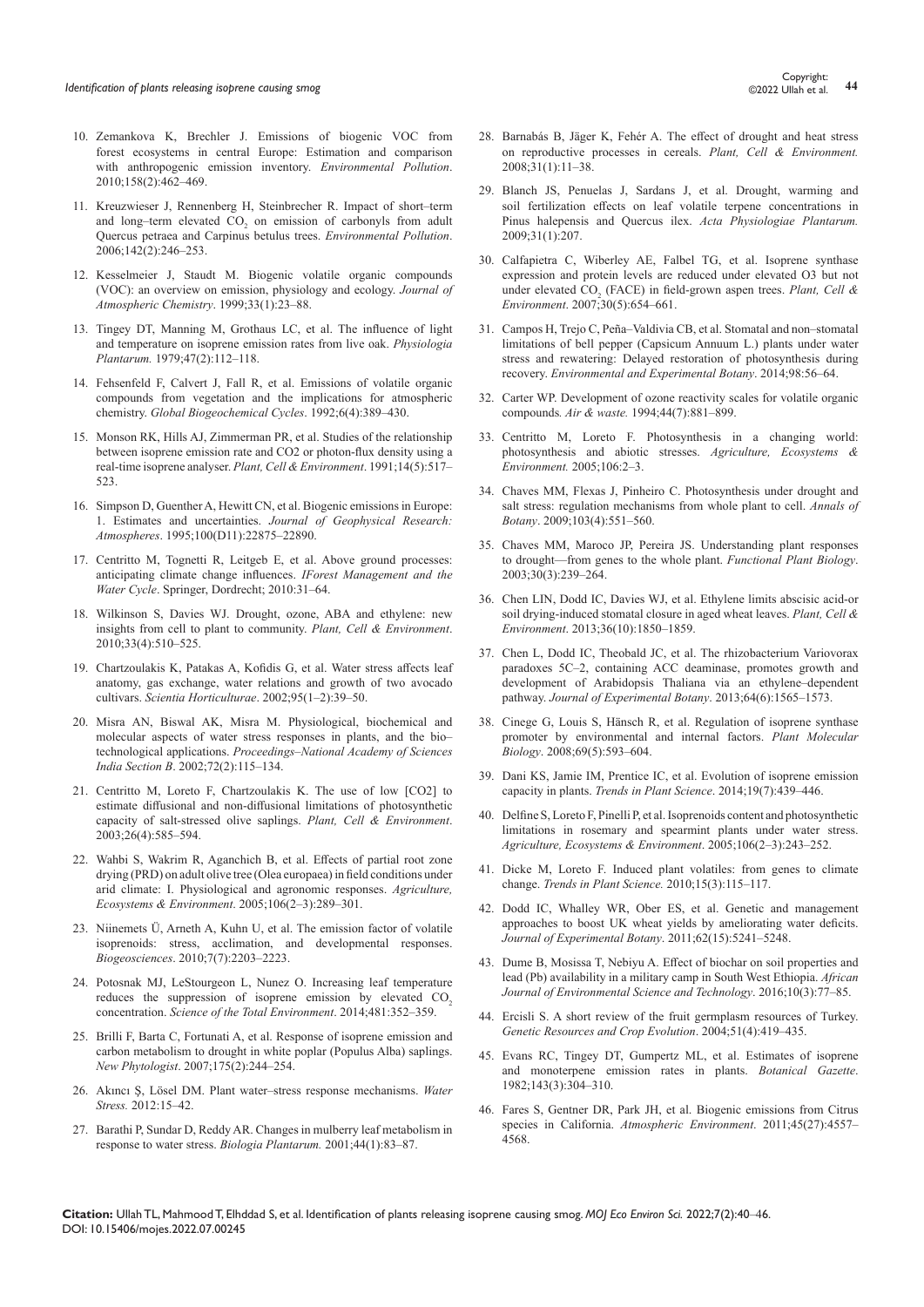- 47. [Flexas J, Barón M, Bota J, et al. Photosynthesis limitations during water](https://academic.oup.com/jxb/article/60/8/2361/2112096)  [stress acclimation and recovery in the drought–adapted Vitis hybrid](https://academic.oup.com/jxb/article/60/8/2361/2112096)  [Richter–110 \(V. berlandieri× V. rupestris\).](https://academic.oup.com/jxb/article/60/8/2361/2112096) *Journal of Experimental Botany*[. 2009;60\(8\):2361–2377.](https://academic.oup.com/jxb/article/60/8/2361/2112096)
- 48. [Flexas J, Bota J, Cifre J, et al. Understanding down‐regulation of](https://onlinelibrary.wiley.com/doi/10.1111/j.1744-7348.2004.tb00343.x)  [photosynthesis under water stress: future prospects and searching for](https://onlinelibrary.wiley.com/doi/10.1111/j.1744-7348.2004.tb00343.x)  [physiological tools for irrigation management.](https://onlinelibrary.wiley.com/doi/10.1111/j.1744-7348.2004.tb00343.x) *Annals of Applied Biology*[. 2004;144\(3\):273–283.](https://onlinelibrary.wiley.com/doi/10.1111/j.1744-7348.2004.tb00343.x)
- 49. [Fortunati A, Barta C, Brilli F, et al. Isoprene emission is not temperature‐](https://pubmed.ncbi.nlm.nih.gov/18445130/) [dependent during and after severe drought‐stress: a physiological and](https://pubmed.ncbi.nlm.nih.gov/18445130/)  [biochemical analysis.](https://pubmed.ncbi.nlm.nih.gov/18445130/) *The Plant Journal.* 2008;55(4):687–697.
- 50. [Fuentes JD, Wang D. On the seasonality of isoprene emissions from a](https://www.jstor.org/stable/2641382)  [mixed temperate forest.](https://www.jstor.org/stable/2641382) *Ecological Applications*. 1999;9(4):1118–1131.
- 51. [Grassi G, Magnani F. Stomatal, mesophyll conductance and biochemical](https://onlinelibrary.wiley.com/doi/10.1111/j.1365-3040.2005.01333.x)  [limitations to photosynthesis as affected by drought and leaf ontogeny](https://onlinelibrary.wiley.com/doi/10.1111/j.1365-3040.2005.01333.x)  in ash and oak trees. *[Plant, Cell & Environment](https://onlinelibrary.wiley.com/doi/10.1111/j.1365-3040.2005.01333.x)*. 2005;28(7):834–849.
- 52. [Guenther A, Karl T, Harley P, et al. Estimates of global terrestrial](https://acp.copernicus.org/articles/6/3181/2006/)  [isoprene emissions using MEGAN \(Model of Emissions of Gases](https://acp.copernicus.org/articles/6/3181/2006/)  and Aerosols from Nature). *[Atmospheric Chemistry and Physics](https://acp.copernicus.org/articles/6/3181/2006/)*. [2006;6\(11\):3181–3210.](https://acp.copernicus.org/articles/6/3181/2006/)
- 53. Hui D, Luo Y, Cheng W, et al. Canopy radiation-and water-use [efficiencies as affected by elevated \[CO](https://www.dri.edu/publication/3498/)<sub>2</sub>]. *Global Change Biology*. [2001;7\(1\):75–91.](https://www.dri.edu/publication/3498/)
- 54. [Kirstine W, Galbally I, Ye Y, et al. Emissions of volatile organic](https://ui.adsabs.harvard.edu/abs/1998JGR...10310605K/abstract)  [compounds \(primarily oxygenated species\) from pasture.](https://ui.adsabs.harvard.edu/abs/1998JGR...10310605K/abstract) *Journal of [Geophysical Research: Atmospheres.](https://ui.adsabs.harvard.edu/abs/1998JGR...10310605K/abstract)* 1998;103:10605–10619.
- 55. [Laothawornkitkul J, Paul ND, Vickers CE, et al. Isoprene emissions](https://pubmed.ncbi.nlm.nih.gov/18643955/)  [influence herbivore feeding decisions.](https://pubmed.ncbi.nlm.nih.gov/18643955/) *Plant, Cell & Environment*. [2008;31\(10\):1410–1415.](https://pubmed.ncbi.nlm.nih.gov/18643955/)
- 56. [Lawlor DW, Tezara W. Causes of decreased photosynthetic rate and](https://www.ncbi.nlm.nih.gov/pmc/articles/PMC2707350/)  [metabolic capacity in water–deficient leaf cells: a critical evaluation](https://www.ncbi.nlm.nih.gov/pmc/articles/PMC2707350/)  [of mechanisms and integration of processes.](https://www.ncbi.nlm.nih.gov/pmc/articles/PMC2707350/) *Annals of Botany.* [2009;103\(4\):561–579.](https://www.ncbi.nlm.nih.gov/pmc/articles/PMC2707350/)
- 57. [Lenton TM, Huntingford C. Global terrestrial carbon storage and](https://onlinelibrary.wiley.com/doi/abs/10.1046/j.1365-2486.2003.00674.x)  [uncertainties in its temperature sensitivity examined with a simple](https://onlinelibrary.wiley.com/doi/abs/10.1046/j.1365-2486.2003.00674.x)  model. *Global Change Biology*[. 2003;9\(10\):1333–1352.](https://onlinelibrary.wiley.com/doi/abs/10.1046/j.1365-2486.2003.00674.x)
- 58. [Llusià J, Peñuelas J. Changes in terpene content and emission in potted](https://cdnsciencepub.com/doi/10.1139/b98-141)  [Mediterranean woody plants under severe drought.](https://cdnsciencepub.com/doi/10.1139/b98-141) *Canadian Journal of Botany*[. 1998;76\(8\):1366–1373.](https://cdnsciencepub.com/doi/10.1139/b98-141)
- 59. [Loivamäki M, Louis S, Cinege G, et al.. Circadian rhythms of isoprene](https://academic.oup.com/plphys/article/143/1/540/6106818)  [biosynthesis in grey poplar leaves.](https://academic.oup.com/plphys/article/143/1/540/6106818) *Plant Physiology.* 2007;143(1):540– [551.](https://academic.oup.com/plphys/article/143/1/540/6106818)
- 60. [Loreto F, Centritto M. Leaf carbon assimilation in a water–limited](https://www.tandfonline.com/doi/abs/10.1080/11263500701872937)  world. *Plant Biosystems*[. 2008;142\(1\):154–161.](https://www.tandfonline.com/doi/abs/10.1080/11263500701872937)
- 61. [Loreto F, Delfine S. Emission of isoprene from salt–stressed Eucalyptus](https://academic.oup.com/plphys/article/123/4/1605/6098833)  globulus leaves. *Plant Physiology.* [2000;123\(4\):1605–1610.](https://academic.oup.com/plphys/article/123/4/1605/6098833)
- 62. [Loreto F, Velikova V. Isoprene produced by leaves protects the](https://academic.oup.com/plphys/article/127/4/1781/6103640)  [photosynthetic apparatus against ozone damage, quenches ozone](https://academic.oup.com/plphys/article/127/4/1781/6103640)  [products, and reduces lipid peroxidation of cellular membranes.](https://academic.oup.com/plphys/article/127/4/1781/6103640) *Plant Physiology.* [2001;127\(4\):1781–1787.](https://academic.oup.com/plphys/article/127/4/1781/6103640)
- 63. [Masinde PW, Stützel H, Agong SG, et al. Plant growth, water relations](file:///C:/Users/Web01/Documents/MOJES-22-RA-470_W%20(2)/MOJES-22-RA-470_W/1.%09Masinde%20PW,%20Stützel%20H,%20Agong%20SG,%20et%20al.%20Plant%20growth,%20water%20relations%20and%20transpiration%20of%20two%20species%20of%20African%20nightshade%20(Solanum%20villosum%20Mill.%20ssp.%20miniatum%20(Bernh.%20ex%20Willd.)%20Edmonds%20and%20S.%20sarrachoides%20Sendtn.)%20under%20water–limited%20conditions.%20Scientia%20Horticulturae.%202006;110(1):7–15.)  [and transpiration of two species of African nightshade \(Solanum villosum](file:///C:/Users/Web01/Documents/MOJES-22-RA-470_W%20(2)/MOJES-22-RA-470_W/1.%09Masinde%20PW,%20Stützel%20H,%20Agong%20SG,%20et%20al.%20Plant%20growth,%20water%20relations%20and%20transpiration%20of%20two%20species%20of%20African%20nightshade%20(Solanum%20villosum%20Mill.%20ssp.%20miniatum%20(Bernh.%20ex%20Willd.)%20Edmonds%20and%20S.%20sarrachoides%20Sendtn.)%20under%20water–limited%20conditions.%20Scientia%20Horticulturae.%202006;110(1):7–15.)  [Mill. ssp. miniatum \(Bernh. ex Willd.\) Edmonds and S. sarrachoides](file:///C:/Users/Web01/Documents/MOJES-22-RA-470_W%20(2)/MOJES-22-RA-470_W/1.%09Masinde%20PW,%20Stützel%20H,%20Agong%20SG,%20et%20al.%20Plant%20growth,%20water%20relations%20and%20transpiration%20of%20two%20species%20of%20African%20nightshade%20(Solanum%20villosum%20Mill.%20ssp.%20miniatum%20(Bernh.%20ex%20Willd.)%20Edmonds%20and%20S.%20sarrachoides%20Sendtn.)%20under%20water–limited%20conditions.%20Scientia%20Horticulturae.%202006;110(1):7–15.)  [Sendtn.\) under water–limited conditions.](file:///C:/Users/Web01/Documents/MOJES-22-RA-470_W%20(2)/MOJES-22-RA-470_W/1.%09Masinde%20PW,%20Stützel%20H,%20Agong%20SG,%20et%20al.%20Plant%20growth,%20water%20relations%20and%20transpiration%20of%20two%20species%20of%20African%20nightshade%20(Solanum%20villosum%20Mill.%20ssp.%20miniatum%20(Bernh.%20ex%20Willd.)%20Edmonds%20and%20S.%20sarrachoides%20Sendtn.)%20under%20water–limited%20conditions.%20Scientia%20Horticulturae.%202006;110(1):7–15.) *Scientia Horticulturae*. [2006;110\(1\):7–15.](file:///C:/Users/Web01/Documents/MOJES-22-RA-470_W%20(2)/MOJES-22-RA-470_W/1.%09Masinde%20PW,%20Stützel%20H,%20Agong%20SG,%20et%20al.%20Plant%20growth,%20water%20relations%20and%20transpiration%20of%20two%20species%20of%20African%20nightshade%20(Solanum%20villosum%20Mill.%20ssp.%20miniatum%20(Bernh.%20ex%20Willd.)%20Edmonds%20and%20S.%20sarrachoides%20Sendtn.)%20under%20water–limited%20conditions.%20Scientia%20Horticulturae.%202006;110(1):7–15.)
- 64. [Mayrhofer S, Teuber M, Zimmer I, et al. Diurnal and seasonal variation](https://pubmed.ncbi.nlm.nih.gov/16126852/)  [of isoprene biosynthesis–related genes in grey poplar leaves](https://pubmed.ncbi.nlm.nih.gov/16126852/)*. Plant Physiology.* [2005;139\(1\):474–484.](https://pubmed.ncbi.nlm.nih.gov/16126852/)
- 65. [McGarvey DJ, Croteau R. Terpenoid metabolism.](https://www.ncbi.nlm.nih.gov/pmc/articles/PMC160903/) *The Plant* Cell. [1995;7\(7\):1015.](https://www.ncbi.nlm.nih.gov/pmc/articles/PMC160903/)
- 66. [Miller B, Oschinski C, Zimmer W. First isolation of an isoprene synthase](https://pubmed.ncbi.nlm.nih.gov/11506373/)  [gene from poplar and successful expression of the gene in Escherichia](https://pubmed.ncbi.nlm.nih.gov/11506373/)  coli. *Planta*[. 2001;213\(3\):483–487.](https://pubmed.ncbi.nlm.nih.gov/11506373/)
- 67. [Monson RK, Holland EA. Biospheric trace gas fluxes and their control](https://www.annualreviews.org/doi/abs/10.1146/annurev.ecolsys.32.081501.114136)  over tropospheric chemistry. *[Annual Review of Ecology and Systematics](https://www.annualreviews.org/doi/abs/10.1146/annurev.ecolsys.32.081501.114136)*. [2001;32\(1\):547–576.](https://www.annualreviews.org/doi/abs/10.1146/annurev.ecolsys.32.081501.114136)
- 68. [Monteiro JA, Nell TA, Barrett JE. Postproduction of potted miniature](https://sapientia.ualg.pt/handle/10400.1/2070)  [rose: Flower respiration and single flower longevity.](https://sapientia.ualg.pt/handle/10400.1/2070) *Journal of the [American Society for Horticultural Science](https://sapientia.ualg.pt/handle/10400.1/2070)*. 2001;126(1):134–139.
- 69. [Muhammad S, Müller T, Joergensen RG. Relationships between](https://agris.fao.org/agris-search/search.do?recordID=US201300872811)  [soil biological and other soil properties in saline and alkaline arable](https://agris.fao.org/agris-search/search.do?recordID=US201300872811)  [soils from the Pakistani Punjab.](https://agris.fao.org/agris-search/search.do?recordID=US201300872811) *Journal of Arid Environments*. [2008;72\(4\):448–457.](https://agris.fao.org/agris-search/search.do?recordID=US201300872811)
- 70. [Ormeno E, Mevy JP, Vila B, et al. Water deficit stress induces different](https://pubmed.ncbi.nlm.nih.gov/17156816/)  [monoterpene and sesquiterpene emission changes in Mediterranean](https://pubmed.ncbi.nlm.nih.gov/17156816/)  [species. Relationship between terpene emissions and plant water](https://pubmed.ncbi.nlm.nih.gov/17156816/)  potential. *Chemosphere*[. 2007;67\(2\):276–284.](https://pubmed.ncbi.nlm.nih.gov/17156816/)
- 71. [Pichersky E, Gershenzon J. The formation and function of plant volatiles:](https://pubmed.ncbi.nlm.nih.gov/11960742/)  [perfumes for pollinator attraction and defense.](https://pubmed.ncbi.nlm.nih.gov/11960742/) *Current Opinion in Plant Biology.* [2002;5\(3\):237–243.](https://pubmed.ncbi.nlm.nih.gov/11960742/)
- 72. Rayment GE, Higginson FR. *[Australian laboratory handbook of soil](https://www.worldcat.org/title/australian-laboratory-handbook-of-soil-and-water-chemical-methods/oclc/27119493)  [and water chemical methods](https://www.worldcat.org/title/australian-laboratory-handbook-of-soil-and-water-chemical-methods/oclc/27119493)*. Inkata Press Pty Ltd. 1992.
- 73. [Sanadze GA. Biogenic isoprene \(a review\).](https://link.springer.com/article/10.1023/B:RUPP.0000047821.63354.a4) *Russian Journal of Plant Physiology*[. 2004;51\(6\):729–741.](https://link.springer.com/article/10.1023/B:RUPP.0000047821.63354.a4)
- 74. [Sánchez–Blanco MJ, Ferrández T, Morales MA, et al. Variations in](https://pubmed.ncbi.nlm.nih.gov/15266714/)  [water status, gas exchange, and growth in Rosmarinus officinalis plants](https://pubmed.ncbi.nlm.nih.gov/15266714/)  [infected with Glomus deserticola under drought conditions.](https://pubmed.ncbi.nlm.nih.gov/15266714/) *Journal of Plant Physiology.* [2004;161\(6\):675–682.](https://pubmed.ncbi.nlm.nih.gov/15266714/)
- 75. [Sasaki K, Ohara K, Yazaki K. Gene expression and characterization of](https://pubmed.ncbi.nlm.nih.gov/15848197/)  [isoprene synthase from Populus alba.](https://pubmed.ncbi.nlm.nih.gov/15848197/) *FEBS letters*. 2005;579(11):2514– [2518.](https://pubmed.ncbi.nlm.nih.gov/15848197/)
- 76. [Schnitzler JP, Zimmer I, Bachl A, et al. Biochemical properties of isoprene](https://pubmed.ncbi.nlm.nih.gov/15848197/)  [synthase in poplar \(Populus× canescens\).](https://pubmed.ncbi.nlm.nih.gov/15848197/) *Planta.* 2005;222(5):777–786.
- 77. [Shao HB, Chu LY, Jaleel CA, et al. Water–deficit stress–induced](https://www.sciencedirect.com/science/article/pii/S1631069108000048)  [anatomical changes in higher plants.](https://www.sciencedirect.com/science/article/pii/S1631069108000048) *Comptes Rendus Biologies*. [2008;331\(3\):215–225.](https://www.sciencedirect.com/science/article/pii/S1631069108000048)
- 78. [Sharkey TD, Chen X, Yeh S. Isoprene increases thermo tolerance of](https://pubmed.ncbi.nlm.nih.gov/11299379/)  [fosmidomycin–fed leaves.](https://pubmed.ncbi.nlm.nih.gov/11299379/) *Plant Physiology*. 2001;125(4).
- 79. [Sharkey TD, Wiberley AE, Donohue AR. Isoprene emission from plants:](https://www.ncbi.nlm.nih.gov/pmc/articles/PMC2701830/)  why and how. *Annals of Botany*[. 2008;101\(1\):5–18.](https://www.ncbi.nlm.nih.gov/pmc/articles/PMC2701830/)
- 80. [Sharkey TD, Yeh S, Wiberley AE, et al. Evolution of the isoprene](https://pubmed.ncbi.nlm.nih.gov/15653811/)  [biosynthetic pathway in kudzu.](https://pubmed.ncbi.nlm.nih.gov/15653811/) *Plant Physiology.* 2005;137(2):700–712.
- 81. [Sharma N, Waterer DR, Abrams SR. Evaluation of abscisic acid](file:///C:/Users/Web01/Documents/MOJES-22-RA-470_W%20(2)/MOJES-22-RA-470_W/1.%09Sharma%20N,%20Waterer%20DR,%20Abrams%20SR.%20Evaluation%20of%20abscisic%20acid%20analogs%20as%20holding%20agents%20for%20bedding%20plant%20seedlings.%20HortTechnology.%202006;16(1):71–77.)  [analogs as holding agents for bedding plant seedlings.](file:///C:/Users/Web01/Documents/MOJES-22-RA-470_W%20(2)/MOJES-22-RA-470_W/1.%09Sharma%20N,%20Waterer%20DR,%20Abrams%20SR.%20Evaluation%20of%20abscisic%20acid%20analogs%20as%20holding%20agents%20for%20bedding%20plant%20seedlings.%20HortTechnology.%202006;16(1):71–77.) *HortTechnology*. [2006;16\(1\):71–77.](file:///C:/Users/Web01/Documents/MOJES-22-RA-470_W%20(2)/MOJES-22-RA-470_W/1.%09Sharma%20N,%20Waterer%20DR,%20Abrams%20SR.%20Evaluation%20of%20abscisic%20acid%20analogs%20as%20holding%20agents%20for%20bedding%20plant%20seedlings.%20HortTechnology.%202006;16(1):71–77.)
- 82. [Silver GM, Fall R. Enzymatic synthesis of isoprene from dimethylallyl](https://pubmed.ncbi.nlm.nih.gov/16668590/)  [diphosphate in aspen leaf extracts.](https://pubmed.ncbi.nlm.nih.gov/16668590/) *Plant Physiology*. 1991;97(4):1588– [1591.](https://pubmed.ncbi.nlm.nih.gov/16668590/)
- 83. [Silver GM, Fall R. Characterization of aspen isoprene synthase, an](https://www.sciencedirect.com/science/article/pii/S0021925818922398)  [enzyme responsible for leaf isoprene emission to the atmosphere.](https://www.sciencedirect.com/science/article/pii/S0021925818922398)  *[Journal of Biological Chemistry](https://www.sciencedirect.com/science/article/pii/S0021925818922398)*. 1995;270(22):13010–13016.
- 84. [Sindelarova K, Granier C, Bouarar I, et al. Global data set of biogenic](https://acp.copernicus.org/articles/14/9317/2014/)  [VOC emissions calculated by the MEGAN model over the last 30 years.](https://acp.copernicus.org/articles/14/9317/2014/)  *[Atmospheric Chemistry and Physics.](https://acp.copernicus.org/articles/14/9317/2014/)* 2014;14(17):9317– 9341.

**Citation:** Ullah TL, Mahmood T, Elhddad S, et al. Identification of plants releasing isoprene causing smog. *MOJ Eco Environ Sci.* 2022;7(2):40‒46. DOI: [10.15406/mojes.2022.07.00245](https://doi.org/10.15406/mojes.2022.07.00245)